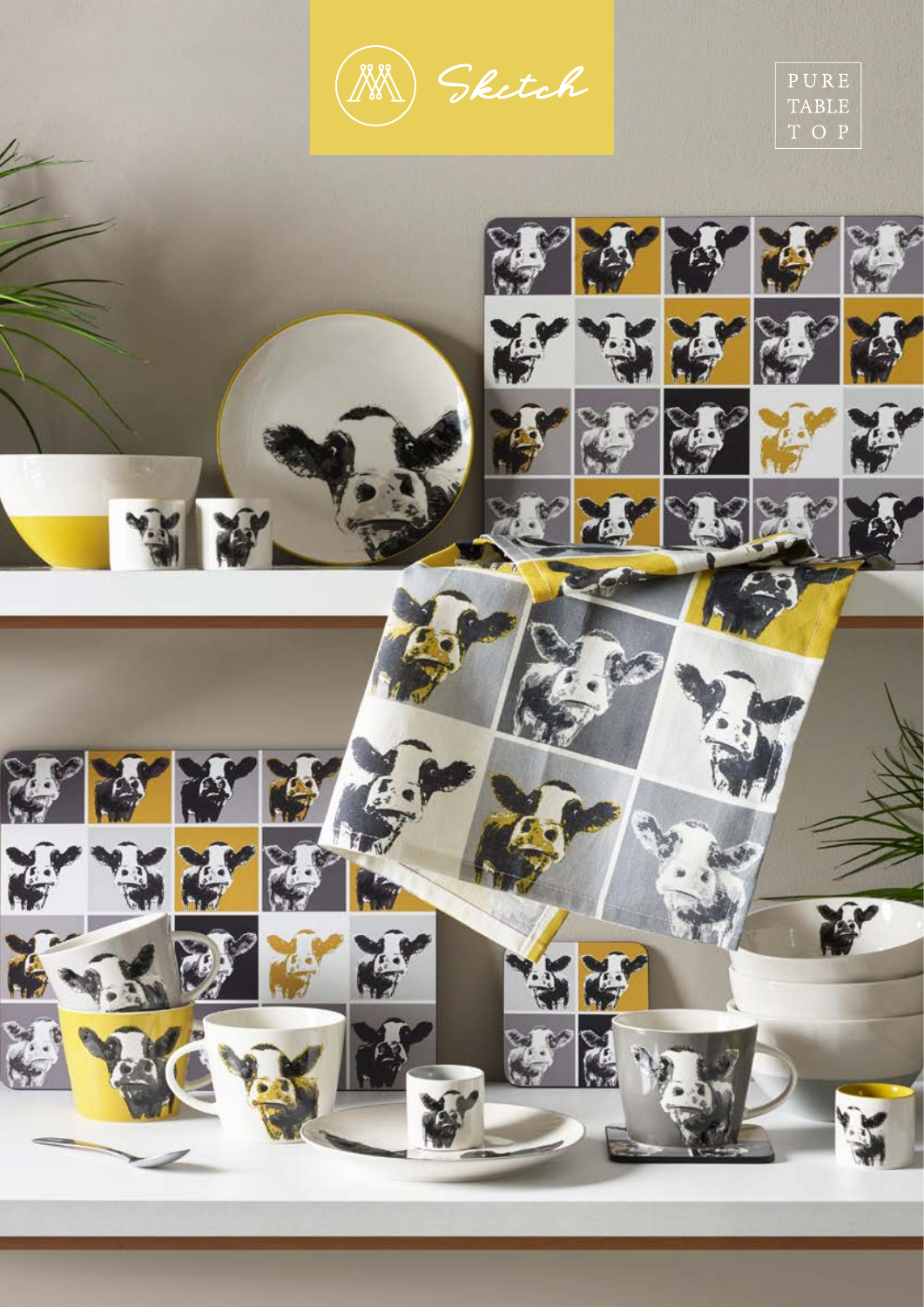



MOO CEREAL BOWLS (SET OF 2) 854404 FINE CHINA 15 x 8 CM





MOO MUGS - OCHRE & COOL GREY (SET OF 2) 854428

FINE CHINA 9.8 x 8 CM 300ML





MOO EGG CUPS (SET OF 4) 854435 FINE CHINA 5 x 5 CM



MOO SIDE PLATES (SET OF 2) 854398 FINE CHINA 19 x 2.2 CM





MOO MUGS - CHARCOAL & WHITE (SET OF 2) 854451 FINE CHINA 9.8 x 8 CM 300ML





MOO COASTERS (SET OF 4) 854442 LACQUER FINISH CORKBACK 11 x 11 x 0.5 CM



MOO TEA TOWEL PT-MOO-TT 50/50 LINEN COTTON 50 x 70 CM



MOO PLACEMATS (SET OF 4) 854459 LACQUER FINISH CORKBACK 33 x 25.5 x 0.5 CM



MOO APRON PT-MOO-AP 100% COTTON TWILL 74 x 80 CM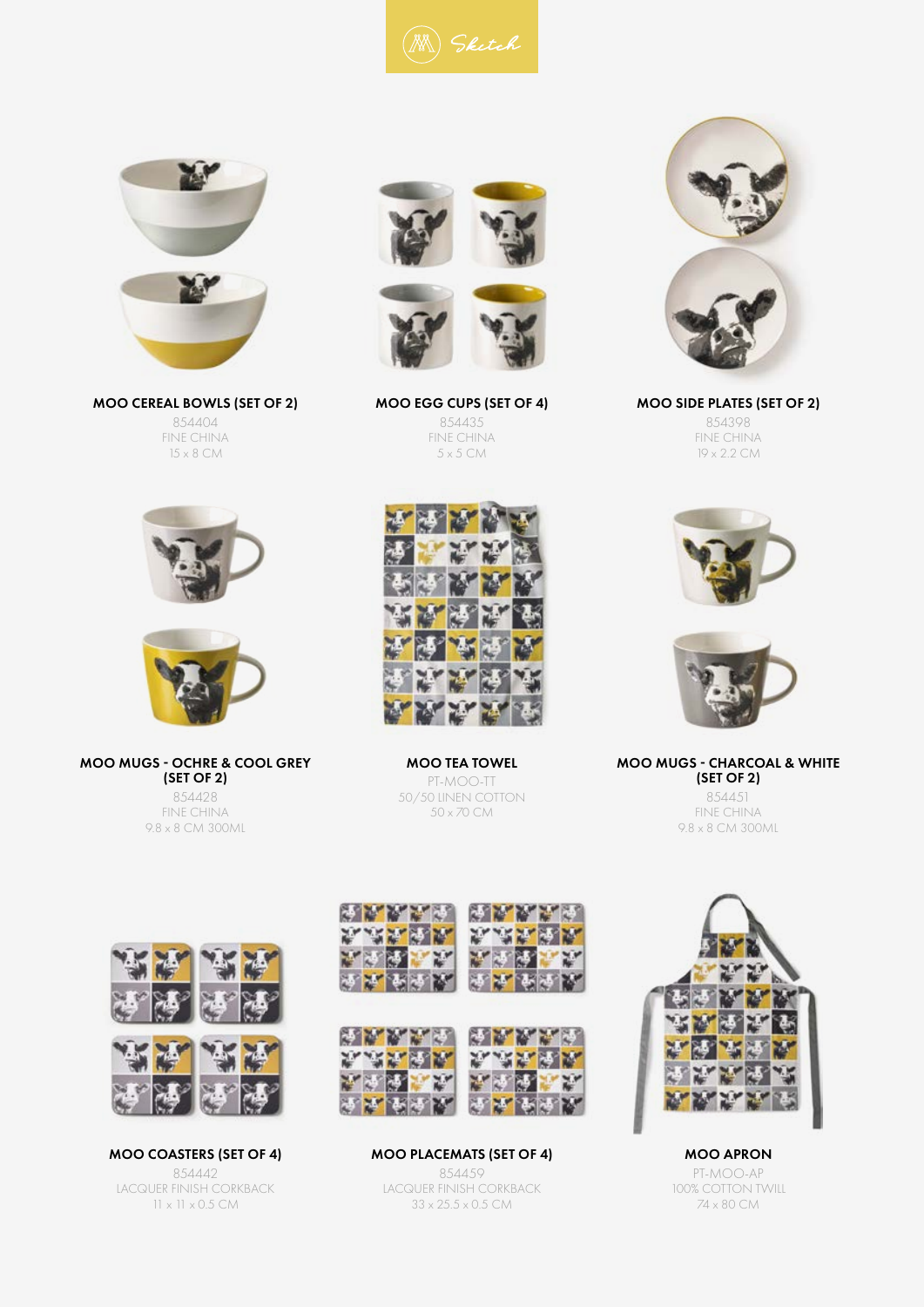

COUNTING SHEEP APRON PT-COUNTIN-AP 100% COTTON TWILL 78 x 89 CM

COUNTING SHEEP TEA TOWEL PT-COUNTIN-TT 50/50 LINEN COTTON 50 x 70 CM



PHOTOBOMB TEA TOWEL PT-PHOTOBOMB-TT 50/50 LINEN COTTON 50 x 70 CM



CUBBY TEA TOWEL PT-CUBBY-TT 50/50 LINEN COTTON 50 x 70 CM





CATMOB TEA TOWEL PT-CATMOB-TT 50/50 LINEN COTTON 50 x 70 CM

CATMOB APRON PT-CATMOB-AP 100% COTTON TWILL 78 x 89 CM